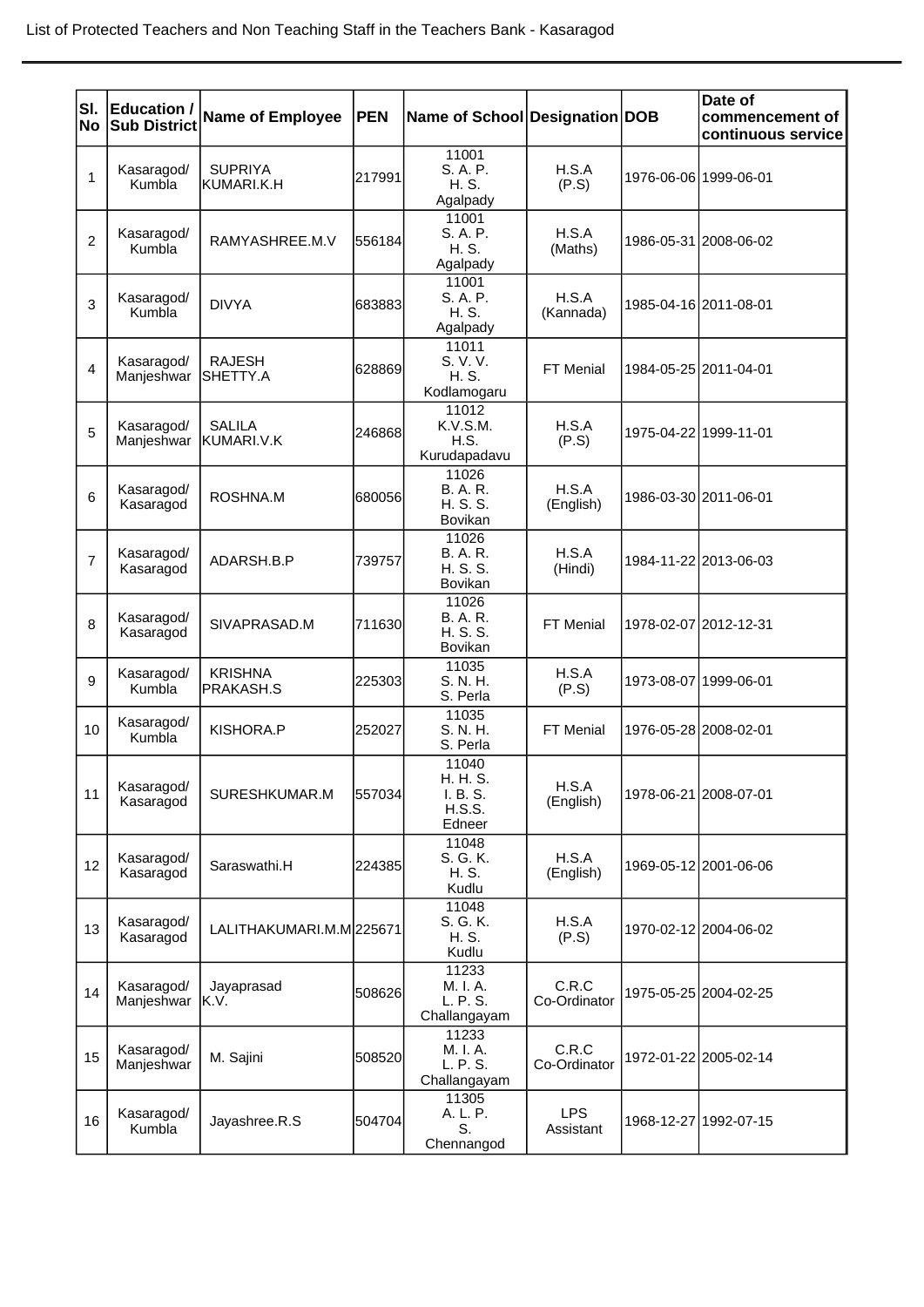| No | SI. Education /<br><b>Sub District</b> | <b>Name of Employee</b>  | <b>PEN</b> | Name of School Designation DOB                              |                         | Date of<br>commencement of<br>continuous service |
|----|----------------------------------------|--------------------------|------------|-------------------------------------------------------------|-------------------------|--------------------------------------------------|
| 17 | Kasaragod/<br>Kumbla                   | Veena.P                  | 502449     | 11310<br>Z. I. A.<br>L. P. S.<br>Kunjar                     | <b>LPS</b><br>Assistant | 1985-05-20 2005-06-09                            |
| 18 | Kasaragod/<br>Kumbla                   | Sudhakumari              | 504881     | 11319<br>A. L. P.<br>S. Paniye                              | <b>LPS</b><br>Assistant | 1967-05-15 1992-06-01                            |
| 19 | Kasaragod/<br>Kumbla                   | Alice PT                 | 504901     | 11319<br>A. L. P.<br>S. Paniye                              | <b>LPS</b><br>Assistant | 1964-05-28 1992-07-30                            |
| 20 | Kasaragod/<br>Kumbla                   | Nithyanandan<br>ΙN       | 494492     | 11319<br>A. L. P.<br>S. Paniye                              | <b>LPS</b><br>Assistant | 1961-03-05 1994-07-15                            |
| 21 | Kasaragod/<br>Kumbla                   | Johnson<br>Abraham       | 499728     | 11319<br>A. L. P.<br>S. Paniye                              | <b>LPS</b><br>Assistant | 1967-05-20 1993-07-20                            |
| 22 | Kasaragod/<br>Kumbla                   | Abdulla A                | 504846     | 11319<br>A. L. P.<br>S. Paniye                              | L.G Arabic              | 1963-03-10 1993-07-15                            |
| 23 | Kasaragod/<br>Kumbla                   | Sadashiva<br>ΙM          | 498471     | 11326<br>A. J. B.<br>S. Yelkana                             | <b>LPS</b><br>Assistant | 1968-03-03 1996-09-12                            |
| 24 | Kasaragod/<br>Kumbla                   | Susheela B               | 498722     | 11326<br>A. J. B.<br>S. Yelkana                             | <b>LPS</b><br>Assistant | 1976-01-06 2008-01-02                            |
| 25 | Kasaragod/<br>Kumbla                   | Roja K                   | 792849     | 11358<br>A. U. P.<br>S.<br>Pallathadka                      | C.R.C<br>Co-Ordinator   | 1973-05-30 2000-07-12                            |
| 26 | Kasaragod/<br>Kasaragod                | SARASWATHI.K.V           | 496667     | 11440<br><b>B. A. H.</b><br>M. A. L.<br>P. S.<br>Panarkulam | <b>LPS</b><br>Assistant | 1974-03-24 1994-06-09                            |
| 27 | Kasaragod/<br>Kasaragod                | FLYMOL.C.J               | 496604     | 11440<br><b>B.</b> A. H.<br>M. A. L.<br>P. S.<br>Panarkulam | <b>LPS</b><br>Assistant | 1972-05-25 1992-06-27                            |
| 28 | Kasaragod/<br>Kasaragod                | SUNNY.C.C                | 496630     | 11440<br><b>B.</b> A. H.<br>M. A. L.<br>P. S.<br>Panarkulam | LPS<br>Assistant        | 1971-05-16 1994-01-25                            |
| 29 | Kasaragod/<br>Kasaragod                | <b>THUSHARA</b><br>.K .C | 792907     | 11440<br><b>B.</b> A. H.<br>M. A. L.<br>P. S.<br>Panarkulam | C.R.C<br>Co-Ordinator   | 1982-01-01 2006-02-01                            |
| 30 | Kasaragod/<br>Kasaragod                | GANGA.M                  | 515818     | 11442<br>M. I. A.<br>L. P. S.<br>Thalangara                 | <b>LPS</b><br>Assistant | 1972-05-31 2001-01-01                            |
| 31 | Kasaragod/<br>Kasaragod                | SREEVIDYA.T              | 793123     | 11472<br>A. U. P.<br>S.<br>Kuttikkol                        | C.R.C<br>Co-Ordinator   | 1976-03-28 2004-07-02                            |
| 32 | Kanhangad/<br>Hosdurg                  | Asokan B                 | 275674     | 12001<br>Durga H.<br>S. S.<br>Kanhangad                     | H.S.A<br>(Hindi)        | 1966-04-05 2015-06-01                            |
| 33 | Kanhangad/<br><b>Bekal</b>             | Abdul<br>Kareem K A      | 638776     | 12014<br>I. H. S.<br>S. Ajanur                              | Clerk                   | 1967-04-08 1990-10-11                            |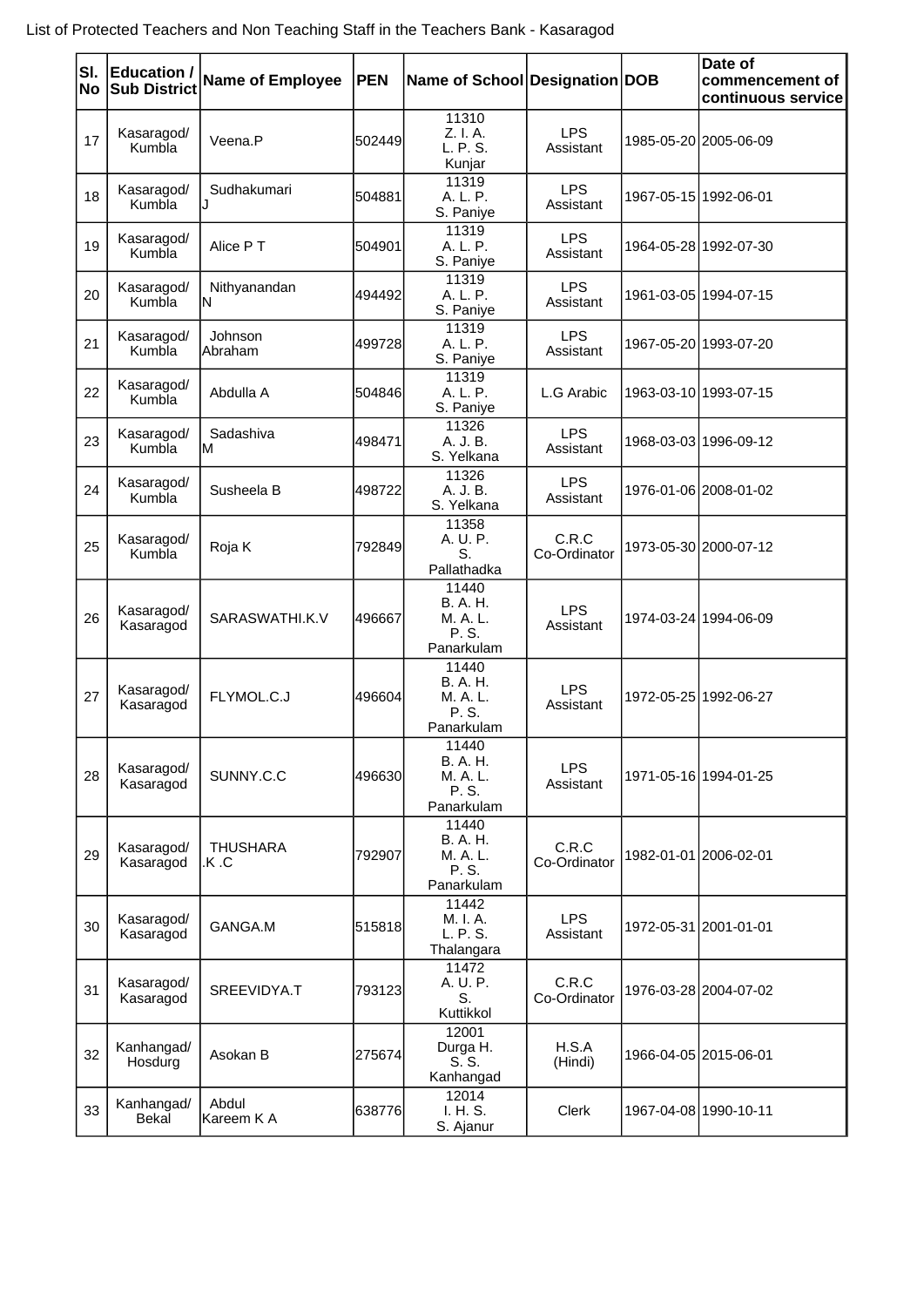| SI.<br>No | <b>Education /</b><br><b>Sub District</b> | <b>Name of Employee</b>     | <b>PEN</b> | Name of School Designation DOB                              |                                           | Date of<br>commencement of<br>continuous service |
|-----------|-------------------------------------------|-----------------------------|------------|-------------------------------------------------------------|-------------------------------------------|--------------------------------------------------|
| 34        | Kanhangad/<br>Bekal                       | Vimala<br>Alex              | 273246     | 12014<br>I. H. S.<br>S. Ajanur                              | C.R.C<br>Co-Ordinator                     | 1968-04-14 2000-06-05                            |
| 35        | Kanhangad/<br><b>Bekal</b>                | Naseema P<br>ΙP             | 273817     | 12014<br>I. H. S.<br>S. Ajanur                              | C.R.C<br>Co-Ordinator                     | 1975-01-05 1995-10-14                            |
| 36        | Kanhangad/<br><b>Bekal</b>                | Aboo<br>Haneefa C<br>в      | 273253     | 12014<br>I. H. S.<br>S. Ajanur                              | H.S.A<br>(Arabic)                         | 1972-04-15 2001-06-06                            |
| 37        | Kanhangad/<br>Bekal                       | Shereefa T<br>lΚ            | 459171     | 12014<br>I. H. S.<br>S. Ajanur                              | L.G Hindi                                 | 1970-01-26 2007-06-12                            |
| 38        | Kanhangad/<br>Hosdurg                     | Usha Devi<br>lΚ             | 296041     | 12025<br>Rajahs H.<br>S.<br>Nileshwar                       | H.S.A<br>(Maths)                          | 1971-04-21 2002-06-05                            |
| 39        | Kanhangad/<br>Hosdurg                     | Lathika C<br>M              | 219747     | 12025<br>Rajahs H.<br>S.<br>Nileshwar                       | H.S.A<br>(Malayalam)                      | 1976-05-28 2012-06-04                            |
| 40        | Kanhangad/<br>Chittarikal                 | Achuthan M                  | 511673     | 12028<br>Karimbil<br>H. S.<br>Kumbalappally                 | Physical<br>Education<br>Teacher<br>(H.S) | 1963-05-10 1991-06-21                            |
| 41        | Kanhangad/<br>Chittarikal                 | Indulekha<br>M S            | 734344     | 12028<br>Karimbil<br>H. S.<br>Kumbalappally                 | C.R.C<br>Co-Ordinator                     | 1969-02-11 2000-06-05                            |
| 42        | Kanhangad/<br>Cheruvathur                 | Shobha K                    | 297666     | 12038<br>P.M.S.A.P.T.S.<br>V. H. S.<br>S.<br>Kaikottukadavu | Sewing<br>Teacher<br>(H.S)                | 1964-05-26 1991-09-04                            |
| 43        | Kanhangad/<br>Cheruvathur                 | Renadive K                  | 295229     | 12040<br>M. R. V.<br>H. S. S.<br>Padne                      | C.R.C<br>Co-Ordinator                     | 1966-05-15 1995-06-05                            |
| 44        | Kanhangad/<br>Cheruvathur                 | Kesavan<br>Namboodiri<br>ΤK | 295400     | 12040<br>M. R. V.<br>H. S. S.<br>Padne                      | C.R.C<br>Co-Ordinator                     | 1967-08-02 2000-07-15                            |
| 45        | Kanhangad/<br>Bekal                       | Latha M                     | 502397     | 12222<br>A. L. P.<br>S.<br>Muttumthala                      | <b>LPS</b><br>Assistant                   | 1971-05-30 1993-09-23                            |
| 46        | Kanhangad/<br>Hosdurg                     | Suharabi.K.H                | 508813     | 12323<br>M.C.B.M.A.L.P.S.<br>Ballakadappuram                | C.R.C<br>Co-Ordinator                     | 1986-01-01 2009-06-01                            |
| 47        | Kanhangad/<br>Hosdurg                     | Sasikala<br>P.P             | 638472     | 12328<br>V. G. M.<br>A. L. P.<br>S.<br>Kadinhimoola         | <b>LPS</b><br>Assistant                   | 1980-05-10 2008-06-02                            |
| 48        | Kanhangad/<br>Hosdurg                     | Lekha P                     | 502976     | 12354<br>St. Anns<br>A. U. P.<br>S.<br>Nileshwar            | L.G Hindi                                 | 1966-07-17 1993-10-05                            |
| 49        | Kanhangad/<br>Chittarikal                 | Hassan<br>Rawthar           | 291128     | 12421<br>B. H. A.<br>L. P. S.<br>Munayankunnu               | L.G Arabic                                | 1962-05-25 1983-07-30                            |
| 50        | Kanhangad/<br>Chittarikal                 | Shyju.C                     | 508495     | 12422<br>A. L. P.<br>S.<br>Nattakkal                        | C.R.C<br>Co-Ordinator                     | 1986-04-10 2009-06-01                            |